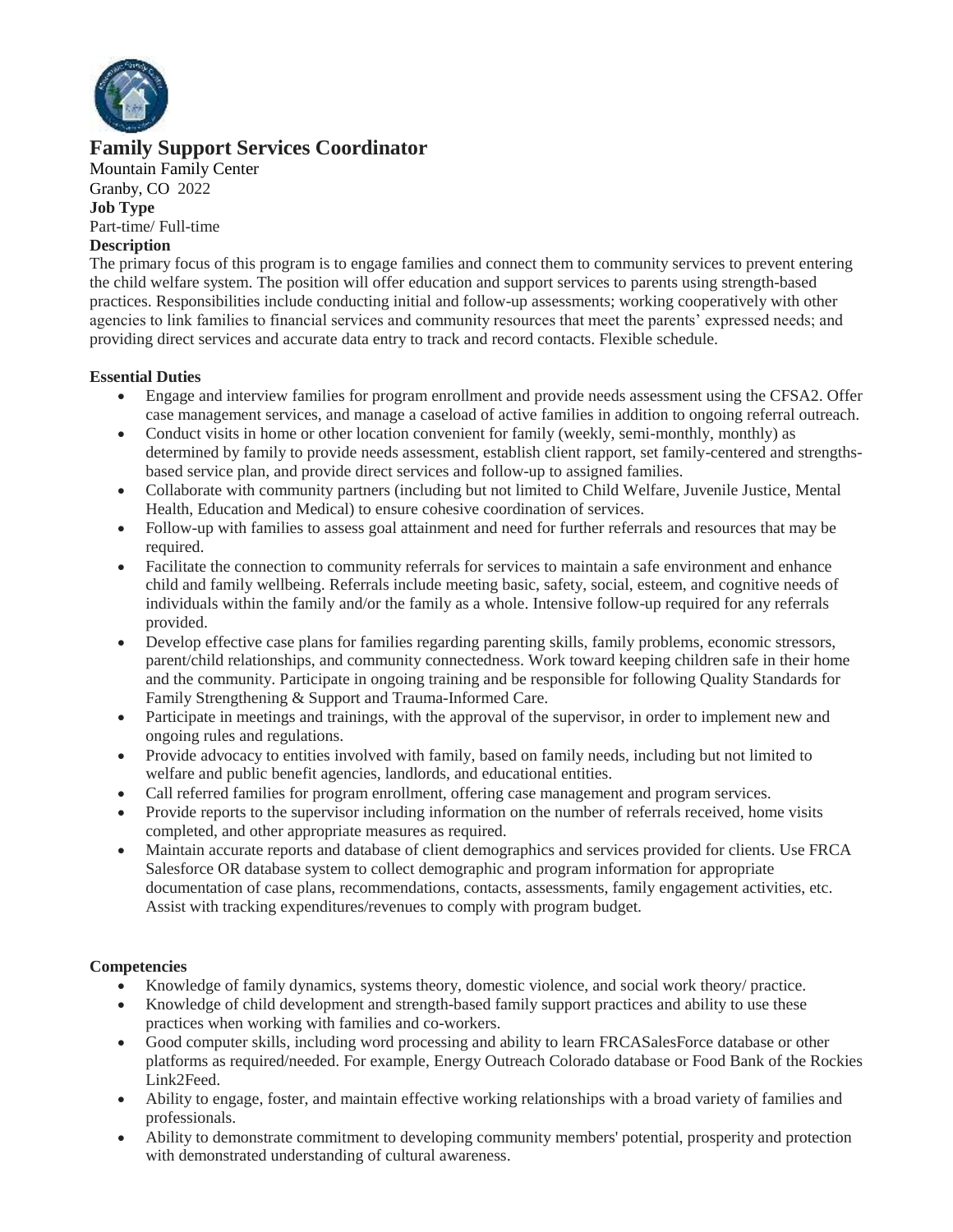- Knowledge of family dynamics, systems theory, domestic violence, and social work theory/ practice.
- Knowledge and understanding of Trauma Informed Care principles/practices and Motivational Interviewing, and/or will take initiative toward self-directed learning of these.
- Knowledge of child welfare and ability to establish rapport with families who have had a referral to child welfare concerning child abuse or neglect but have been screened out for prevention services.
- Knowledge of social issues such as poverty, gender bias, domestic violence, alcohol and other drug abuse, child maltreatment prevention, cultural diversity, etc.
- Knowledge of Grand and Jackson Counties and the areas community resources and systems.

## **Work Environment**

- This position requires work to be completed in office, potentially in a client's home, and within the community.
- The employee is subject to both inside and outside environmental conditions.
- Reasonable accommodation will be made to enable people with disabilities to perform the described essential functions of this position.

# **Physical Demands**

- No unusual physical demands are associated with this position.
- Spends 50% of the time sitting and 50% of the time either standing or walking.
- Occasionally lifts, carries, pulls or pushes up to 20 lbs.
- Uses cart, dolly, or other equipment to carry in excess of 25 lbs.
- Occasionally climbs, stoops, kneels, balances, reaches, crawls and crouches while performing office or work duties.
- Verbal and auditory capacity enabling interpersonal communication through automated devices, such as telephones, radios, and similar; and in public meetings and personal interactions.
- Constant use of eye, hand and finger coordination enabling the use of automated office machinery or equipment.
- Visual capacity enabling constant use of computers or other work-related equipment.

This description is not intended, and should not be construed, to be an exhaustive list of all responsibilities, skills, efforts, or working conditions associated with this job. It is intended to be an accurate reflection of the principal job elements essential for making compensation decisions.

# **Preferred Skills / Requirements**

- Bachelor's degree in human services, social work or related field preferred.
- Two years of full-time experience working with direct client/family interaction in a human services related field.
- Demonstrated knowledge of the Child Welfare System preferred.
- Fingerprint and criminal background clearance required.
- Individual must successfully complete training requirements through Family Resource Center Association or other designated training programs within the first four (4) months of employment. Trainings include but are not limited to: Standards of Quality, Motivational Interviewing, Strengthening Families, and the CFSA 2.0.
- This position requires driving to various locations. A valid Colorado Driver License and an acceptable driving record, or the ability to obtain before hire, is required.
- Demonstrated ability to apply culturally appropriate skills in interactions with clients, co-workers, volunteers, partner agencies, and other community members.
- Excellent communication (verbal and written), problem solving, listening, and interpersonal skills, with the ability to form and maintain positive work relationships.
- Work ethic that exemplifies enthusiasm, teamwork, and self-motivation.
- Strong interpersonal and human relations skills with flexibility, adaptability and ability to multitask.
- Ability and willingness to work within the established structure of Mountain Family Center, community partnerships as well as incorporating a Family Development approach strengthening families and building support systems.
- Occasional evenings and weekends are required to accommodate meetings and special events.
- Bilingual English/Spanish preferred but not required.
- Understanding of equitable, diverse and inclusive work environments.